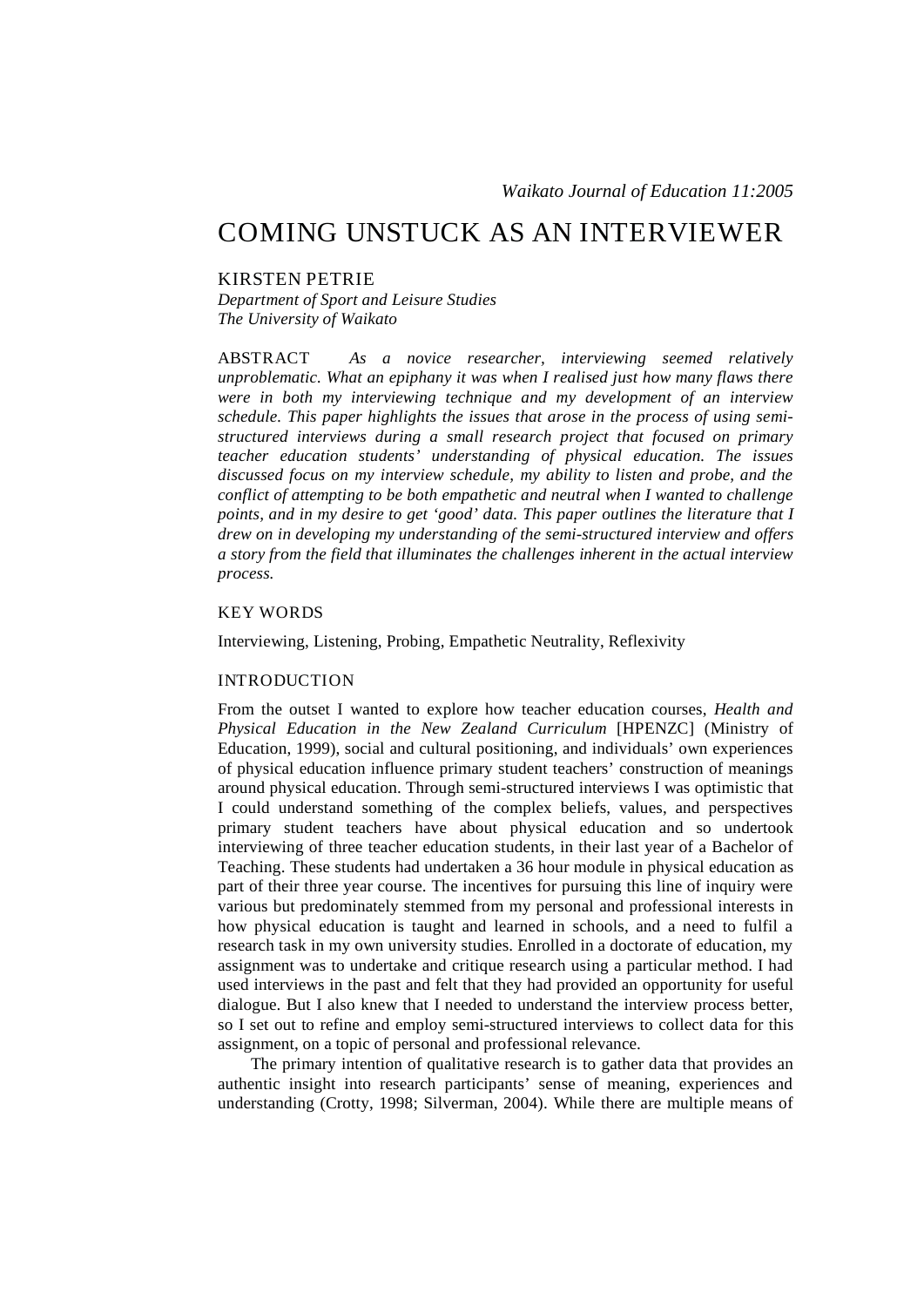achieving such insight, the technique of interviewing is one of the most powerful tools we use to understand our fellow human beings and can be used to gain insight into the worlds in which participants live (Alvesson & Deetz, 2000; Denzin & Lincoln, 2000). In practice this means that qualitative researchers tend to seek meaning while recognising that research can never be objective, value or bias free. Rather, research is interpretive, guided by a set of beliefs and feelings about the world and how it should be understood and studied (Denscombe, 1998; Radnor, 2001).

As a particular technique interviewing provides a way of generating data about the social world by asking people to talk about aspects of their lives. Data gathered from interviews can not be viewed as providing 'truths' about meaning, but needs to be read as constructed realities which relate to how the individual participant situates his or her sense of meaning at that particular time and in the context of the interview situation (Macdonald, Kirk, Metzler, Nilges, Schempp & Wright, 2002). There is a need and desire to limit the preconceived assumptions regarding the outcome or likely results of the interview. The struggle is to find a balance, in this form of interview, between the more positivist testing of hypothesis, and the phenomenological expectation of the researcher as a blank slate. Through semi and unstructured interviews we attempt to "understand the complex behaviours [beliefs, values, perspectives, motivations] of members of society without imposing any a priori categorisation that may limit the field of inquiry" (Denzin & Lincoln, 2000, p. 653) and how all these things develop or change with time and context.

In practice the interviews I conducted highlighted the need for clarity by the researcher as to their intent, practice, and way of viewing the world before determining an interview style or method. While the interviews appeared to go well, and the data gathered provided considerable insight into student teachers' understandings of physical education, the transcripts were more revealing than anticipated. They highlighted how the very nature of the interviewing process and the desire to gather data restricted my ability to listen and truly interact with the responses of the participants. Most clearly what was revealed was the necessity to understand interviewing at a deeper level if I was to avoid the same pitfalls in future attempts.

## DEVISING THE RESEARCH AGENDA

It is first worth noting that the nature of the assignment and my own understanding of research process generated some limitations for my study, and my handling of the interview process. By no means can I present an exhaustive list of the limitations; however it is worth highlighting some that are significant. The most noteworthy limitation was my own understanding of my position in the research, and the influence this had on my subjectivity and openness to new ideas. The timeframe for the development of the research agenda and collection of data were restricted due to the course requirements and the availability of the students to be interviewed. This limited the possibility of having multiple interviews with each participant, and also inhibited my opportunities to transcribe each interview before engaging in the next. While these factors may have limited my research design they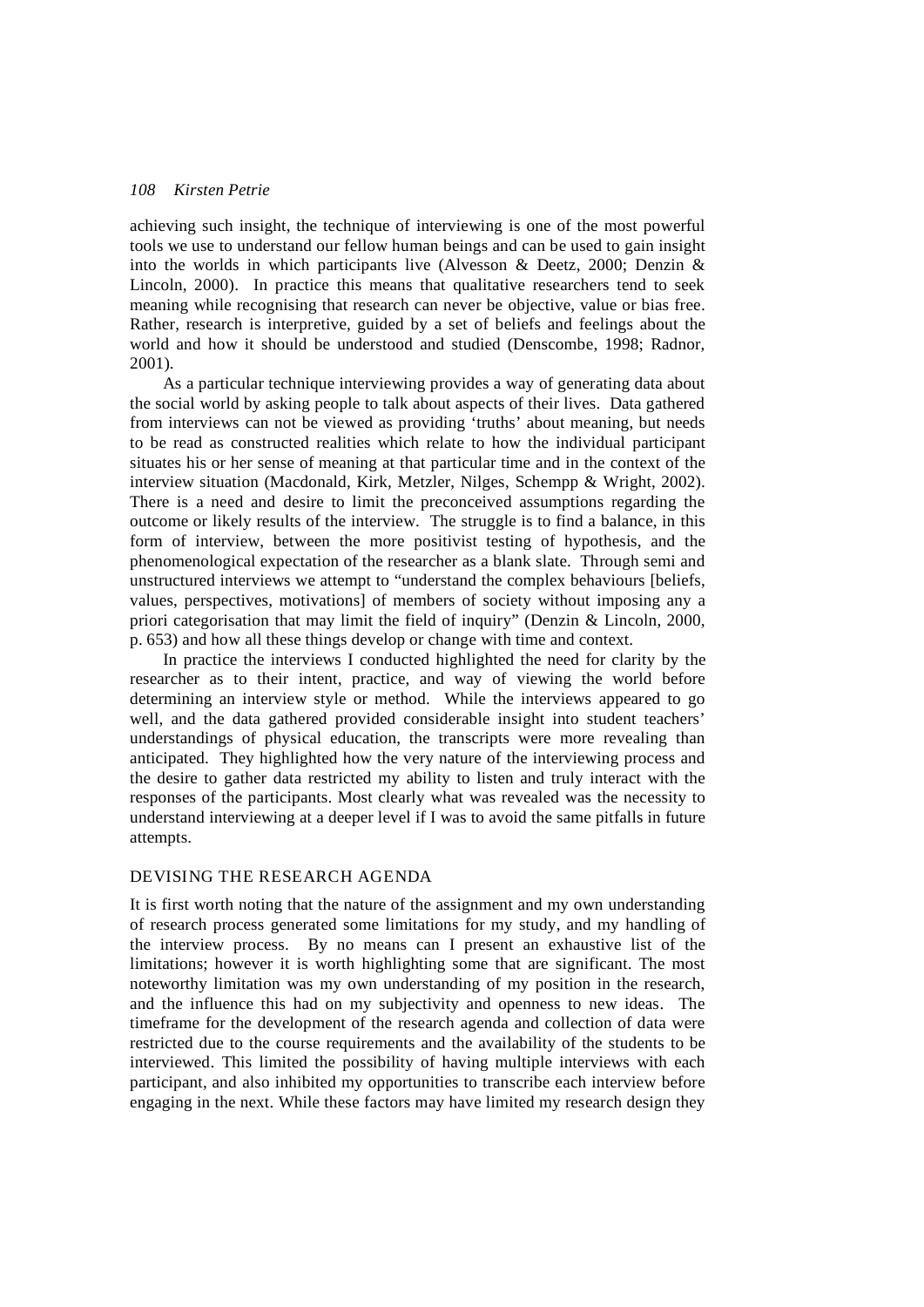also proved to be of value, in forcing me to engage in researching and interviewing at a much deeper level. This paper is a reflection of the learning process and my budding understanding of my place in the research and my skills as an interviewer.

What I proposed to investigate and how I went about the investigation was shaped by my epistemological and ontological position and the limitations of my research. My particular views of the world and my preconceptions about the 'subject' of study were also reflected in the research design and process. Within this study I had made assumptions about primary school physical education classes, based on the limited New Zealand literature in the field of primary physical education, on broader international literature about physical education, my own experience as a physical education specialist teacher in schools, as well as personal observation and hearsay from advisors, teachers, parents and students.

Based on my combined personal and professional understandings of physical education in the New Zealand context I had assumed that to differing degrees HPENZC, past experiences as a school student, practicum experiences and the preservice physical education paper would be the key influences in shaping student teachers' understanding of physical education. I also assumed that teachers' understanding of physical education would be strongly influenced by discourse/s from popular culture, both consciously and/or unconsciously. That is, an expectation that their opinion may be formed by dominant discourses predominant in the mass media, such as obesity, nutrition and the "cult of slenderness" (Tinning, 1985, p. 10).

### THE INTERVIEW SCHEDULE

 $\overline{a}$ 

The semi-structured interview schedule developed prior to starting data collection contained an outline of themes<sup>1</sup> to be covered and some suggested guiding questions to be addressed throughout the interview (Denzin & Lincoln, 2000; Kvale, 1996). Themes in the interview schedule reflected the theoretical interests at the root of the investigation, the structure of the research project and were derived from the research question/s. The themes in the interview schedule should have acted as a guide for the interview process and the questions that were generated, therefore allowing for a flexible, yet consistent series of interviews.

While the interview schedule provided an outline for addressing the research questions, it should not have dictated the order or depth or extent to which each theme was addressed, which would have allowed the interview to remain conversational yet directed. Guiding questions were developed as part of the interview schedule not as a series of leading questions but instead as start points to

<sup>&</sup>lt;sup>1</sup> The word theme/s has multiply meanings within qualitative research. Some literature suggests that themes are derived as part of the data analysis process (Knafl & Websterr, 1998; Strauss & Corbin, 1990). The literature on interview also suggests that themes may be used in the development of an interview schedule (Denzin & Lincoln, 2000; Kvale, 1996). For the purposes of this paper I will be using the term theme/s in relation to interview schedules.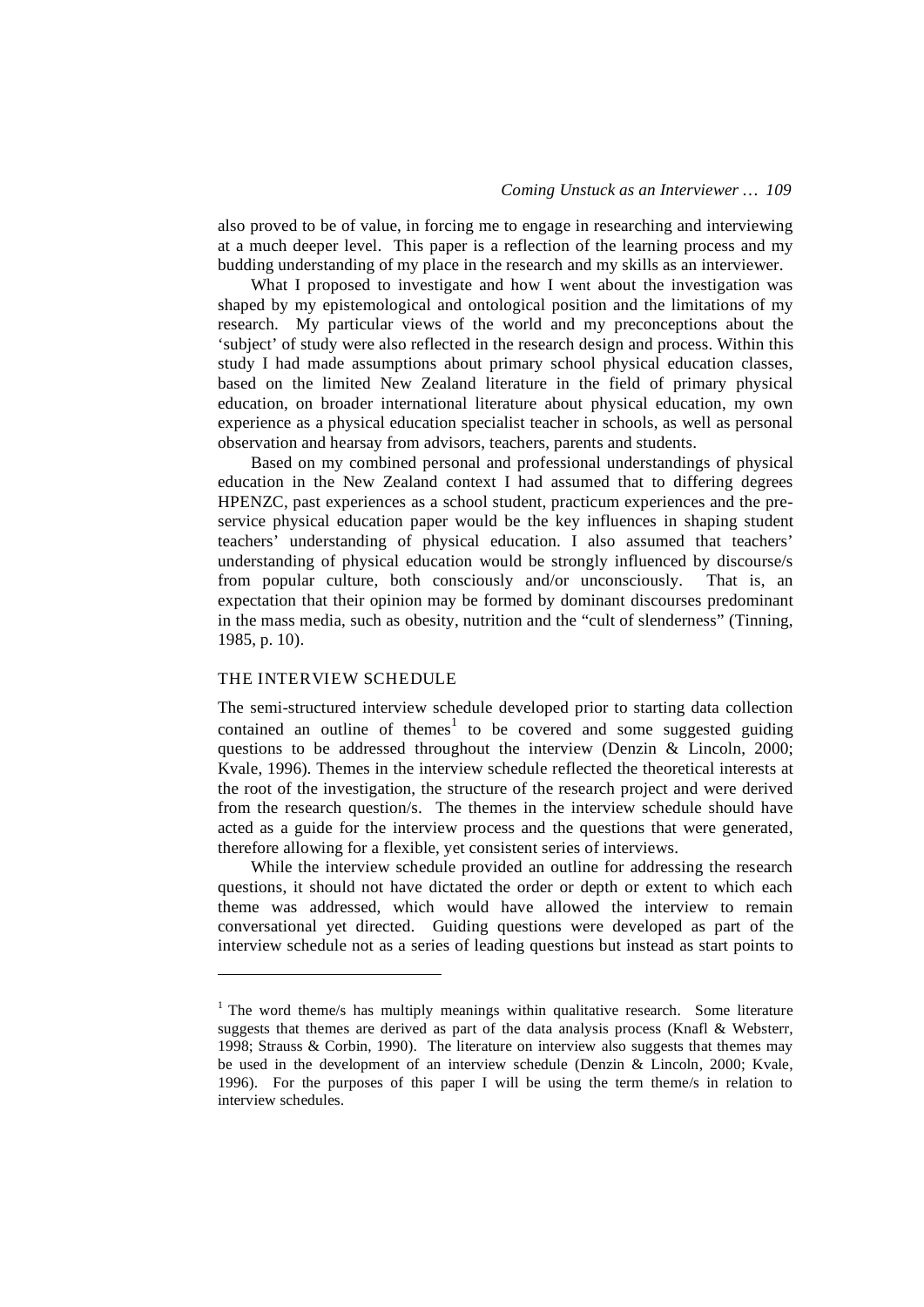generate introductory, follow-up, probing and interpreting questions (Kvale, 1996). In Table 1, I have outlined the themes and the guiding questions I used as part of my interview schedule.

| Table 1. |  |  | Interview Schedule: Themes and Guiding Questions |  |  |
|----------|--|--|--------------------------------------------------|--|--|
|----------|--|--|--------------------------------------------------|--|--|

| Themes                                | <b>Guiding Questions</b>                                                                                 |  |  |
|---------------------------------------|----------------------------------------------------------------------------------------------------------|--|--|
| Influence of school PE                | What do you remember about PE from your time at<br>school?                                               |  |  |
| experiences                           | What did you learn from school PE?                                                                       |  |  |
| Influence of HPENZC                   | What do you see as the most important ideas in<br>HPENZC?                                                |  |  |
|                                       | What challenges does HPENZC present for you as a<br>teacher?                                             |  |  |
| Influence of preservice               | What will you take away from your experiences in<br>your PE course at university?                        |  |  |
| teacher education                     | How do you think your training in PE at university<br>has influenced your understanding of PE?           |  |  |
| Other influences<br>(popular culture) | What are some of the societal issues that you think<br>you will address for students in your PE classes? |  |  |

I perceived that adjustments made to the timing, structure and intensity of the interviews, in response to the research participants' verbal and non-verbal cues would support flexibility. Having said this, I acknowledge that it is difficult to balance the flexibility needed to allow participants to express their stories, with the desire to gain consistency in data collection. Consistency was sought in the questions asked, the level of detail and the extent of the exploration of each participant's viewpoint.

On reflection I realised that my themes were driving the process and left little room for the participants to contribute beyond what I had predetermined. My desire to gain consistency in data collection may have resulted in my treatment of the interview schedule as a series of questions that needed addressing at some stage throughout the interview, with no consideration or scope for the participants to generate discussion outside this set of themes. The constraints of my assumptions, and desire to gain 'good' data that supported these assumptions, meant that my interviews became surveys where the participants become the vehicles for obtaining data.

In hindsight this shifted the interview process from that of an open-ended semi-structured interview, towards a more structured interview. I had assumed that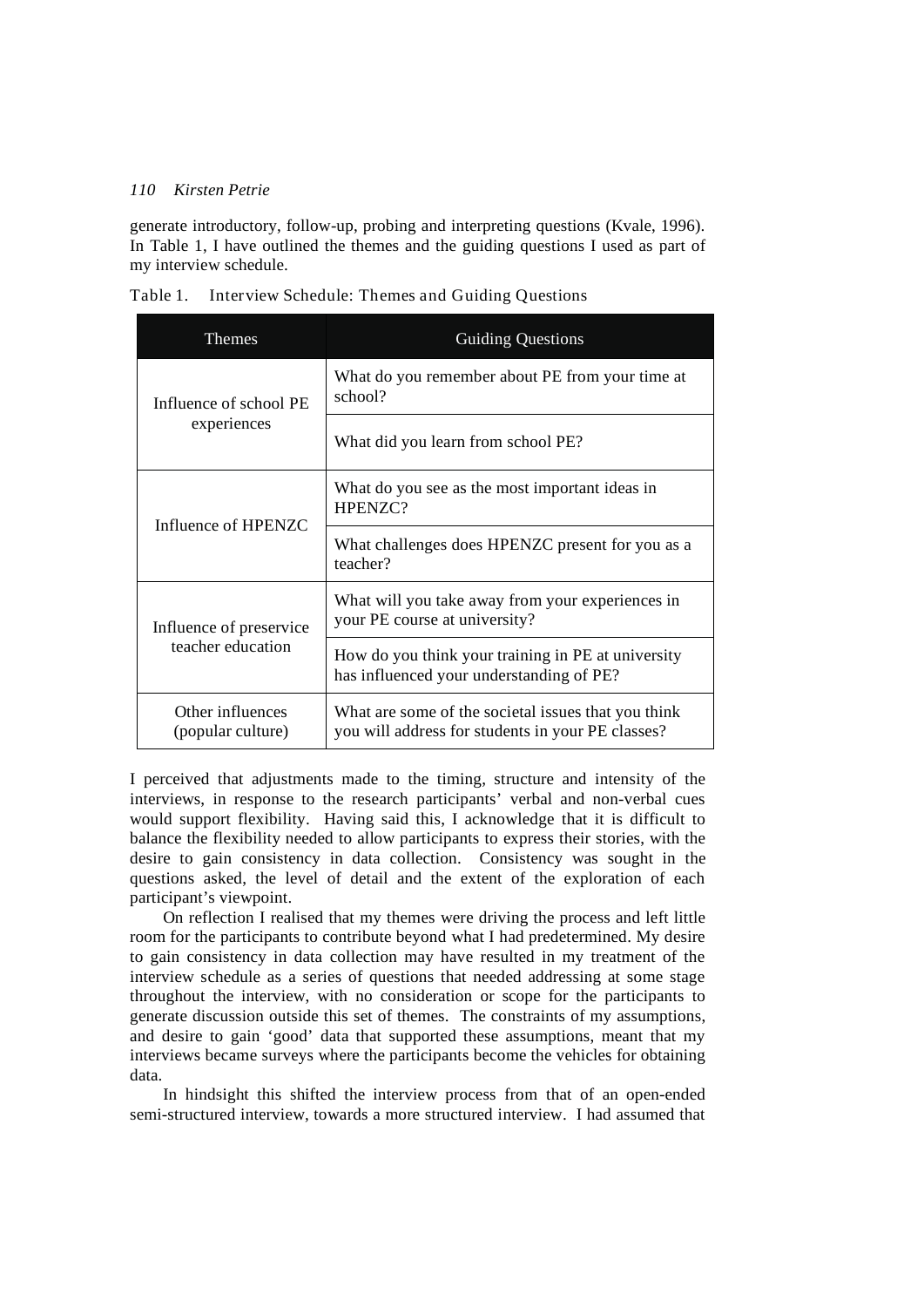HPENZC, past experiences as a school student, pre-service physical education papers, practicum experiences and the influences of popular culture were the determining factors in how teacher education students made meaning of physical education. Little or no consideration was given, within my interview schedule, to how personal experience in extra curricula sport, physical activities and other life experiences and values may have influenced the student teachers' professional attitudes, preferences, and pedagogies associated with physical education. It was only as a result of analysing the participants' responses that I was challenged to move beyond my original assumptions. Their comments about the importance of stretching and warming up, could have developed in a wider range of settings than within the limitations of the influences/categories that I had perceived to be important, while the use of the term 'physical activity' by both Anna<sup>2</sup> and Edith also highlights the confusion that exists between physical education and physical activity, and the influential role physical activity has in contributing to understandings of physical education.

Situations like this are part of the qualitative research process. Themes and data emerge from interview transcripts that aren't necessarily prescribed from assumptions. Indeed this is an integral and desired result. This allows the researcher to move beyond their preconceived ideas and explore alternative perspectives with the participants. However, my ability to do this was restricted by my ability to demonstrate real listening<sup>3</sup> and a desire to support what I thought I already knew.

#### LISTENING

 $\overline{a}$ 

Real listening requires the interviewer to fully attend to the participant by giving complete attention to what the respondent is saying, and clearing their minds of preconceptions and other thoughts (Neuman, 1997). In contrast to real listening researchers, parents, teachers and students may demonstrate selective or passive listening. Researchers do this by giving the appearance of being attentive, with smiles, head-nods, minimal responses, and listening only to the parts of a conversation that interest them, rejecting or ignoring everything else. Researchers may adopt selective listening techniques when they have their own agenda of themes and therefore disregard the alternative contributions that participants may bring to the interview (Heshusius, 1995).

While it may be possible to give the impression of interest it is worth reflecting on the possible rarity of achieving real listening in semi-structured interviews. In effect many interviewers have a set purpose for interviewing, usually the gathering of data for the research project. The researcher can become focussed on formulating the next question before the person has stopped talking (Tolich  $\&$ Davidson, 1999), analysing what is being said, or contemplating how they can steer the interview back to where they feel it needs to be heading (Heshusius, 1995), in

 $2^{2}$  Pseudonyms have been used for all interviewees (Freda, Edith and Anna)

<sup>&</sup>lt;sup>3</sup> Also termed as truly listening, fully listening, active listening (Heshusius, 1995; Jordan, 2001; Mohan, McGregor, Strano, & Strano, 1992; Tasker, 1994).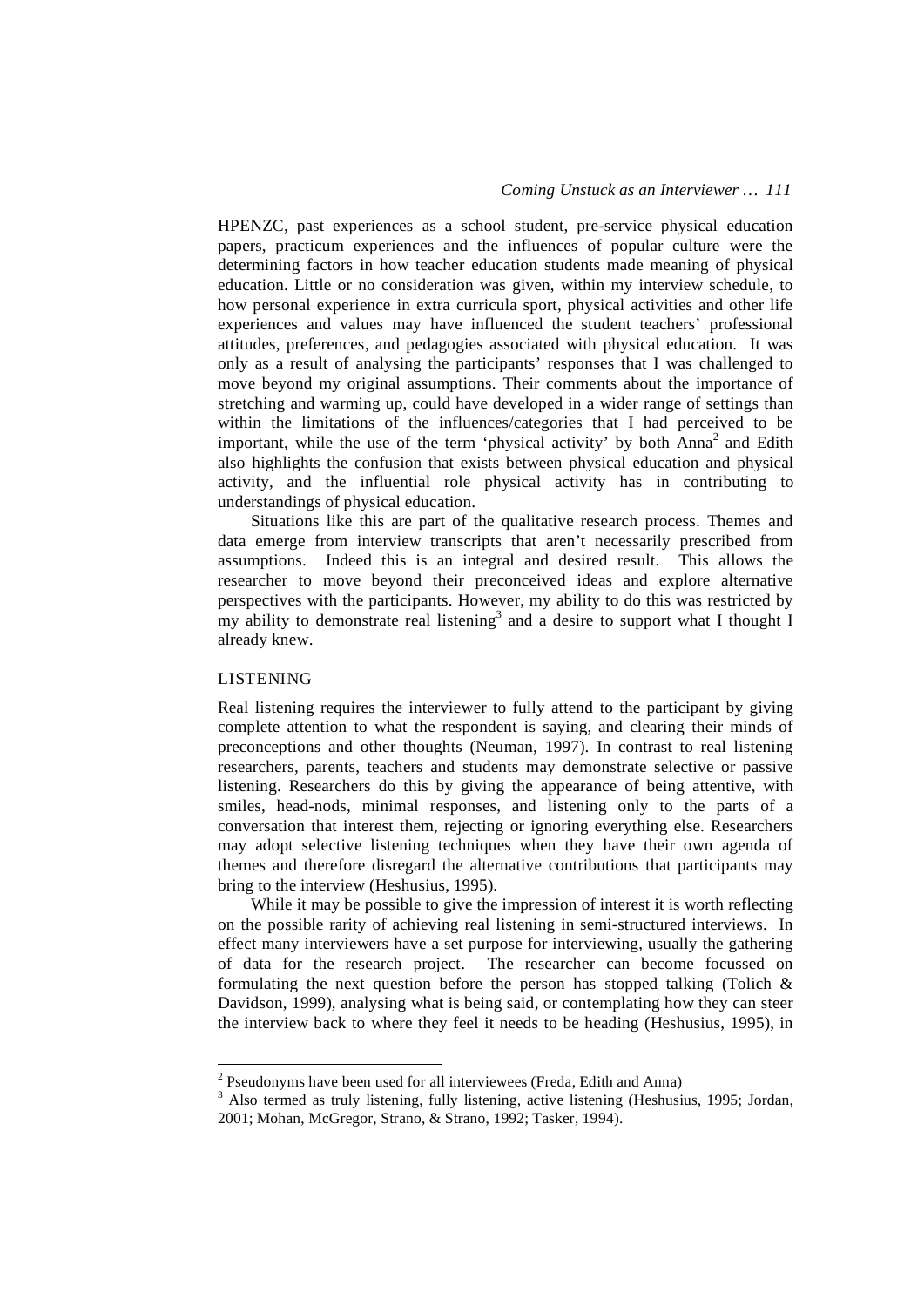order to achieve their purpose. In effect researchers can struggle to clear their head of the assumptions and data collection task at hand and consequently demonstrate the characteristics of selective listening.

In the instance of my research, the interview schedule that reflected my assumptions, perceptions and categories potentially restricted my ability/openness to demonstrate real listening, and assisted in maintaining a very narrow interview agenda. For example, below is an extract from the interview with Freda, where she is initially discussing what she recalls from her pre-service physical education paper:

Freda - I remember doing things like we made up our own T group game that we played quite often, we… learnt about two to three folk dances and I remember doing one session where we were doing rakau sticks and poi and playing around. I would have liked to be able to learn a few games already out there and oh yes we were made to run to the end of the field.

Kirsten - For what purpose?

Freda - A warm up before we played some games… Why can't they [the students] have an option on how they want to warm up and stretch and whatever. But even putting on some music and letting them dance around for the *tubby little kid* that doesn't want to run they might just want to take something easy and you have to build them up slowly anyhow. *Miracles* aren't going to happen straight away [italics added].

Kirsten – It's interesting hearing you talk about that course. Do you remember your folk dances or any of the games that you learnt?

During the course of the interview I was not even aware that Freda had talked about the "tubby little kid" and the idea of "miracles" in relation to physical education. These only became apparent in my reading of the transcript. Only at this point did I realise that Freda's comments really warranted further exploration. I neglected to take the opportunity to explore these comments in my impatience to move back to the theme of the pre-service course, in an eagerness to cover all the 'required' themes. It is evident that I was more focussed on controlling/redirecting the interview, at the expense of really listening to the 'conversation' that was taking place.

Radnor (2001) acknowledges that if a researcher totally removes control or focus then the research questions will most likely not be addressed. While the research interview is often presented as a conversation it is not completely freeflowing, but will be focused by the researcher, "on content that is oriented around the research brief" (p. 59). The focus on getting through the themes outlined in the interview schedule, and also attempting to draw out data that would support my assumptions about the discourses that contribute to understanding of physical education, resulted in me neglecting to hear what the participants had actually said. This highlights the challenge of the dynamic real-time nature of the oral-aural interviews. How does the researcher see/hear the unexpected while simultaneously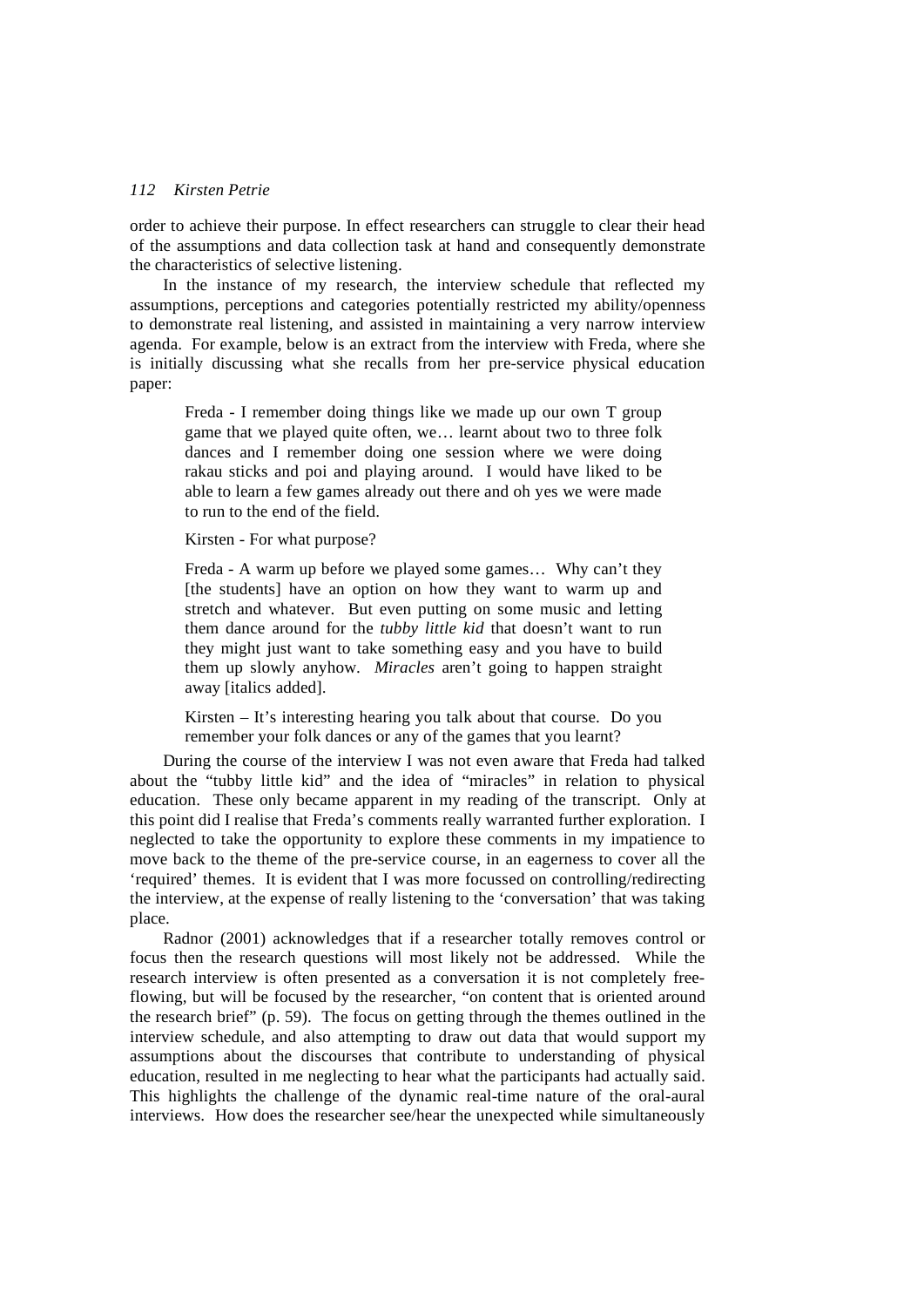maintaining some focus? Perhaps the interview situation requires that the researcher is both present and meta-present at the same time, which requires that the researcher balance the need to be attentive, sensitive and responsive while still maintaining some focus and direction.

#### PROBING

The control and redirection of the interview to address the identified themes may also result in the researcher probing only for information that will clarify meaning in relation to the themes, as opposed to probing for insight into other ideas. Kvale (1996), Neuman (1997) and Tolich and Davidson (1999) suggest that probing is used when the interviewer asks questions to gain more information and clarification from the participant. In providing ample opportunity for the participants to give accounts of their thoughts, and by using probes to elicit further information and clarification, the researcher is assisted in producing better data. However, probing for a clarification of the words does not ensure clarification of the meaning. It is important to consider that meaning can be lost in the vocabulary that the participant has available to them and the language of the discourses that consciously and unconsciously shape their thinking. A phenomenographic approach to interviewing would suggest that the researcher needs to ensure that they more deeply probe "to unpack interpretations and not just presume meaning" (Little, 2003, p. 38).

In the example provided below I am interested in Freda's goals for a physical education programme and so probe (identified by italics) to gain more clarity about what Freda means:

Kirsten - If you had to list maybe three or four things you would say were the most important things you would want students in my class to learn from Physical Education, what would they be?

Freda - Personal health, fitness and just being sensible with your body, making the right choices sort of things.

Kirsten - *Let's just clarify these points*. By personal health you mean…

Freda - Healthy eating, your actual health itself, your cleanliness your hygiene your, basic hygiene

Kirsten - *Fitness…*

Freda - Yeah personal fitness just not so much blobbing out and being lazy. Make a choice. Am I going to go for a bike ride or am I going to play the Play Station.

Kirsten - *And the last one you said about fitness and being sensible with your body*.

Freda - Yeah making the right choices. If it's a nice day you don't need to stay inside and watch TV all day. If it's not raining and the sun is shining go outside, go and find something to do.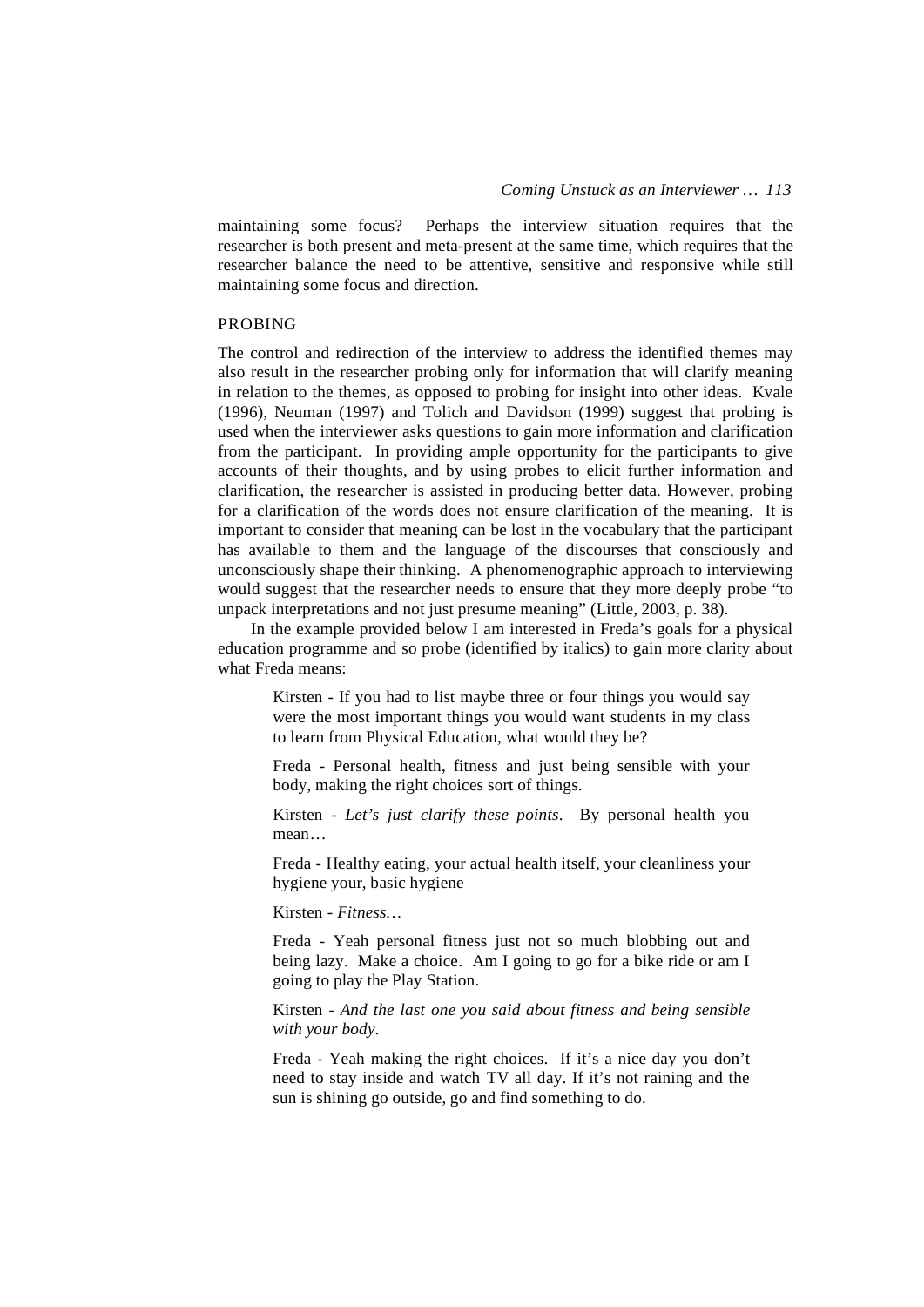Kirsten - So in making those three choices, what do you think is being most influential in terms of thinking or identifying those things? What shapes you the most?

While this sort of probing allowed me to gain some clarification about what was said by Freda, it did not ensure that her meaning was fully clarified. Rather in working through the transcripts, and the feedback on the transcripts that participants may have provided, I could have been making meaning without really being sure that I understood what they meant. Remedially, if I was to interview this person again, I would take the opportunity to probe and keep on probing until I was sure that I fully understood what Freda meant by terms such as hygiene, healthy eating and personal fitness, and not simply left it up to my interpretation.

Our ability to really listen is also implicated in our choice to probe and not. What the researcher selects to hear will therefore restrict what they can actually probe. While this is part of the subjective nature of the qualitative research process, it is important to note that there is a difference between choosing not to probe something, and not even hearing it, so therefore not being able to probe.

In the instance below Anna was outlining how she would address aspects of delivering the curriculum; however my inability to listen limited my ability to probe:

Kirsten - So what will you do more of do you think?

Anna - Probably seasonal almost depending on weather and stuff like that so I think during the winter you are going to be looking at winter sports but you also need to be looking at indoor things you can do to bring in the stuff of looking at valuing and respecting and decision making and the impact on society and things. In the summer it is probably easier to spend more time outside, ideally of course, you can say it will be balanced throughout the year and you have got halls and things like that to use but that's not a reality.

Kirsten - So how much do you think curriculum influences your thinking about physical education?

This example illustrates how I neglected to probe in order to draw out Anna's understanding of the curriculum. Anna's response suggests that "looking at valuing and respecting and decision making and the impact on society" is something that would be brought into the classroom in the winter. As the interviewer I moved on to questioning her about how much the curriculum might influence her, when it would have been more illuminating to probe her about her understanding of delivering values education, decision making and relationships with others through a movement context and not reserving it for a classroom lesson. This may reflect my interview skills, and/or the narrowness of my interview schedule. Alternatively it may be that as researchers we probe only in relation to what we actually pick up and value, and don't probe into areas that seem irrelevant or out of line with the interview schedule. Again this reflects the tension of addressing the unexpected while simultaneously maintaining focus and the opportunity that qualitative and less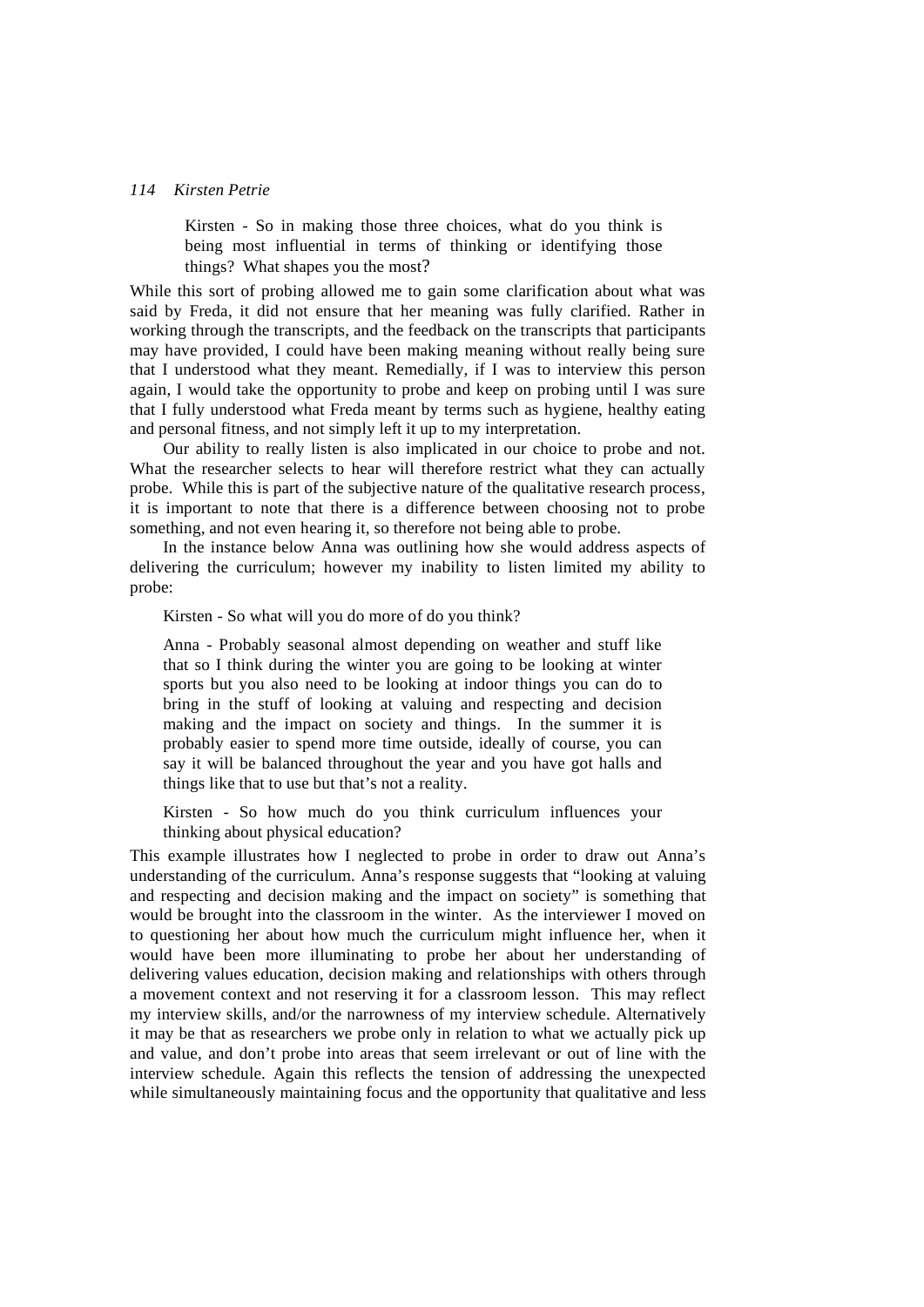structured interviews offer to open up new avenues of inquiry for the discerning researcher.

## EMPATHETIC NEUTRALITY

In interviews the researcher can be selective about what they choose to probe, but they may also selectively choose to be non-responsive about what they do hear. In an attempt to keep the interview at a conversational level the researcher may choose not to comment or probe responses with which they strongly disagree. Qualitative interviewers are encouraged to adopt an 'empathetic neutrality' (Patton, 1990; Seidman, 1998) during the interview process. This involves demonstrating an empathy that communicates interest and care, in the individual, while striving to be non-judgemental (neutral) about what they say and do during the interview.

At the beginning of all the interviews I attempted to establish this conversational, empathetic relationship with the interviewee through some personal disclosure on my behalf, and some discussion around topics that are perceived to be socially safe and non-intrusive. I believed that this gave both the interviewee and me the opportunity to build a rapport with one another, potentially leading to a better interview. It also allowed me to begin to establish a level of intimacy and earn the trust of the participants so that they were willing to share information more freely (Morse, 1994).

Within the interviews undertaken in this research, empathetic neutrality was reinforced when I used minimal encouragers such as 'uh-huh', 'yeah', 'what do you think about…' and 'mmm', as a way of encouraging them to continue the discussion and to feel that they have given a useful response (Neuman, 1997). These assisted in keeping the conversation going and also reminded the speaker they were being listened to, even if I was only selectively listening. Bishop and Glynn (1999, p. 108) suggest that researchers do this in an attempt "to encourage free association of ideas in order to reveal the 'truth' that the research was designed to uncover in the first place" (p. 108).

Conversely the appearance of interest and agreement, through empathetic neutrality, creates a facade that disguises the researcher's feelings or evaluation of the responses.

While Patton (1990) urges to strive for neutrality, he also concedes that it is not always possible. The difficulty of remaining neutral is evidenced by the following extract from Freda's interview:

Kirsten- So what sort of things would you do for fitness? Like what sort of activities? What would you get…

Freda - I'd do, for me having the knowledge of a lot of games, I know like the tee ball and soccer and netball, hockey so I could easily teach a lot of that. Swimming, I know a lot about swimming and big ball skills, playing four square and even target or skipping, big rope skipping, even double dutch and that for the extended ones or even single rope for an individual.

Kirsten - A *good* range! [Italics highlight where emphasis was placed]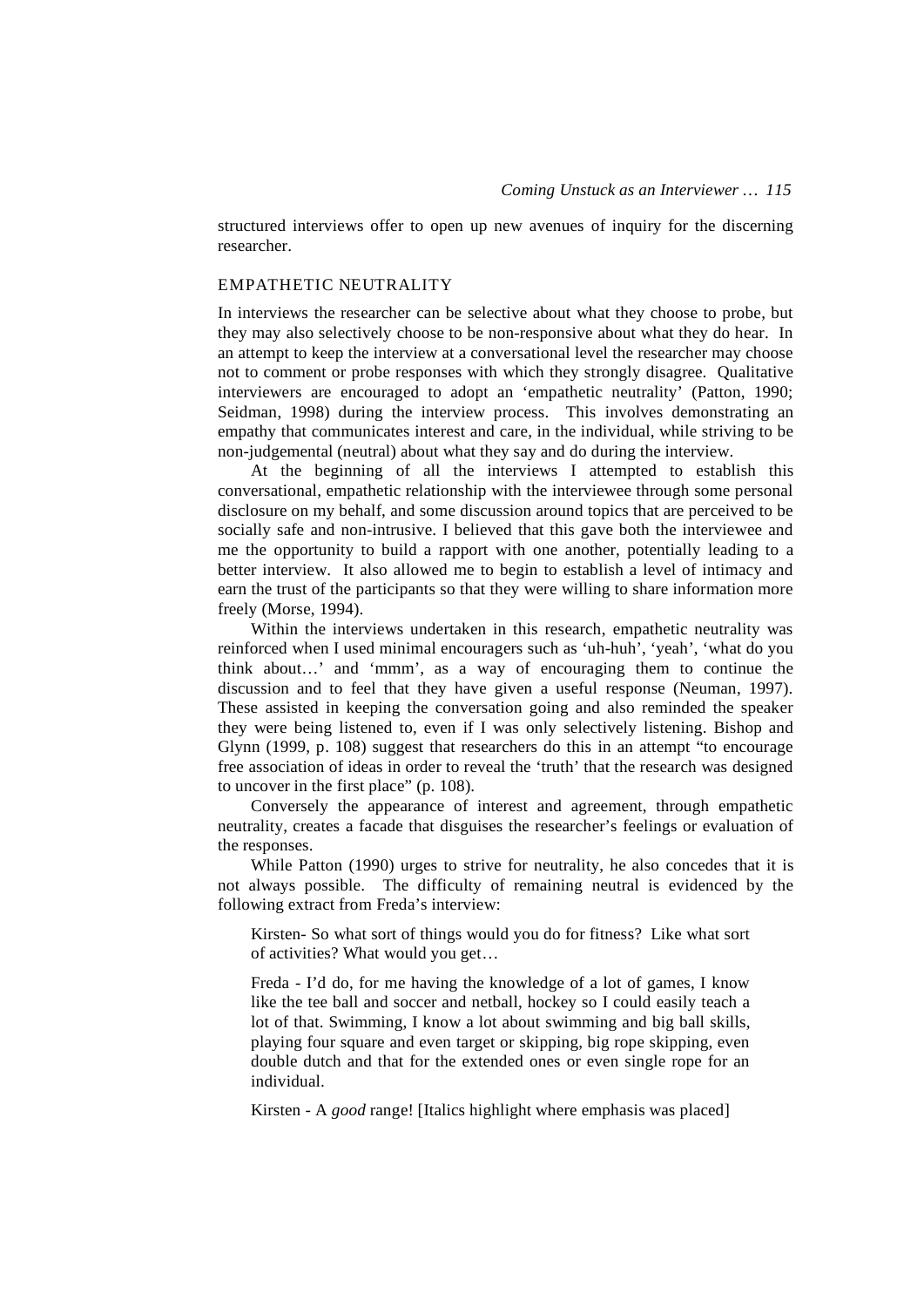As the interviewer I attempted to be empathetic in relation to Freda's views, and in doing so removed any neutrality. My desire to support Freda's answer resulted in me giving the impression that I think that the list of activities described by Freda and even the idea of fitness is not problematic, when in actual fact I view fitness and physical education as separate and distinct from each other. Even that I asked the question about what sort of things she would do for fitness, as a response to her suggesting that fitness was important, goes against my natural instinct to ask an open question such as "Why do you really think fitness is important?" Or the more leading/rhetorically biased question, such as "Don't you think so many children actually get turned off physical activity because of what they do in fitness at school?" that is clamouring in my head, to be expressed.

The intent of the research, and the need to explore Freda's understanding of physical education resulted in me suggesting to her that what she had offered in her discussion was 'good'. The facade of agreement acts to suggest to Freda that she is on the right track in her response. It does not open the interview up for the identification of meaning, or the points of difference that exist between the researcher and the participant. In my desire to encourage her expression I lapsed into value judgements on what she said. This leads the participant to believe there are correct/approved answers, rather than encouraging the exploration of her ideas. When this happened the interview became solely about collecting the data to support the purpose and research questions, as opposed to being open enough to challenge understanding and meaning.

## DISCUSSION

Semi-structured interviews in which the researcher does not demonstrate real listening, and therefore gives the impression of agreement through empathetic neutrality, probes only for clarification, and continually redirects or controls the interview in order to address predetermined themes and assumptions could be viewed as oral questionnaires or "survey interviews" (Neuman, 1997, p. 254). The constraints of preconceived assumptions, categories and perceptions, mean that interviews have the potential to become surveys where the participants become the vehicles for obtaining data. This sets up a process for the gathering of data where the researcher depersonalises the research process and creates a hierarchical relationship between 'the researcher' and 'the researched'. Oakley (1981) views this as a positivist approach, in which the researcher exercises dominance and control over the interview, while never expressing their own thoughts and sense of meaning.

In contrast it is worth exploring open-ended interview processes that allow the respondents to be viewed as participants in the research and not as simple vessels from which the researcher extracts data. Radnor (2001) suggests that in from which the researcher extracts data. interviewing, participants should be viewed as equal partners, as the interpretive researcher's task is to make sense of their world, to understand it, to see what meaning those people subscribe to. The dilemma lies in trying to achieve this while also allowing the interviewer to challenge the views/ideas of the research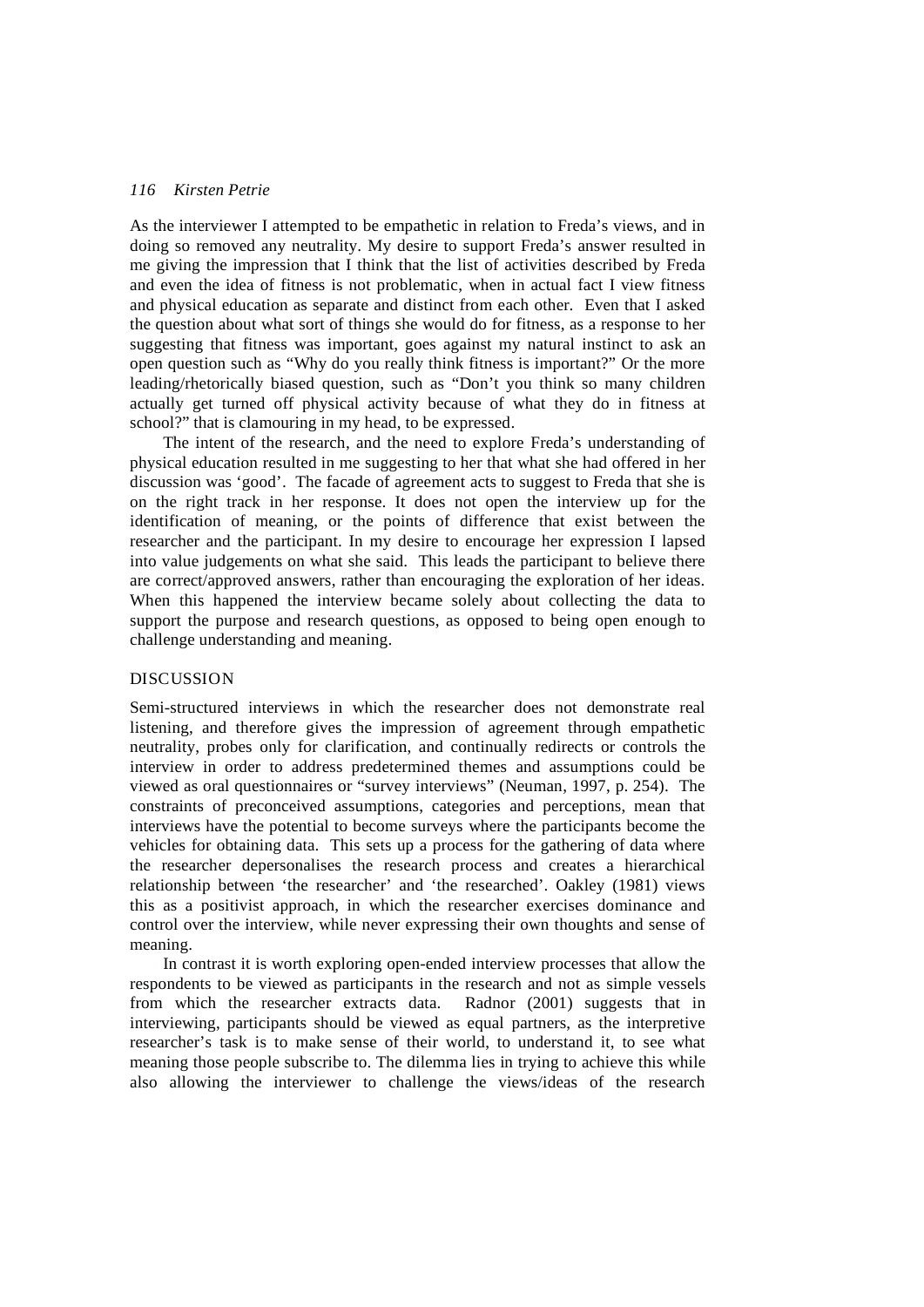participant and also allow the research participant to challenge the interviewer's assumptions.

A conversation that takes place between two interested parties, for example a discussion between colleagues that trust and mutually respect each other, allows scope for the challenge and justification of ideas, assumptions and beliefs. Through the dialogue that takes place within the conversation both parties should get an opportunity to explore meaning. This would mean that both participants act as 'researchers', exploring each others' perceptions and ideas. The level of intimacy needed to achieve this requires "reciprocity" from the joint 'researchers' (Oakley, 1981, p. 49). Personal disclosure, and a willingness to answer questions, will assist in developing a more reflexive practice that allows for personal views, interests and experiences to be explicitly presented as part of the research process, as opposed to obscuring these to preserve the 'purity' of the research.

Such a research relationship may also require that all participants develop a "participatory mode of consciousness" (Heshusius, 1995, p. 122) in which both are passively alert, vigilant but not intrusive. This form of approach is characterised

… by both 'the totality of the act of interest' and the 'participation of the total person' (p. 225)… It involves the temporary eclipse of all egocentric thoughts and strivings, of preoccupation (p. 181)... One does not want or need anything from the other. One does not want to achieve anything. (Heshusius, 1995, p. 122)

Participatory consciousness may occur more naturally if this is a conversational dialogue as opposed to being viewed as a research interview. If this could be established within a research environment, especially within interviews, the researcher and the participant are more like to be able to understand what someone else means, or at least start to explore it. This may assist in producing a "collaborative approach to the research that engages both the interviewer and the respondent in a joint enterprise" (Oakley, 1981, p. 44) which disrupts the pattern of hierarchical relationships evident in some interview situations. As evidenced in the examples given here, assumptions of knowledge and desire to gain information without being truly open to listening and collaboration, reduced the capacity to achieve authentic insight. Conscious awareness of the need to be more open would have assisted in my own research development.

This being said collaborative interviews can also be problematic, particularly from a logistical perspective. While interviews as joint enterprises and 'true' conversations may allow both participants' ideas to be equally valid, the process is open for debate. If applied the interview should become a conversation in which all involved are expected to investigate, justify, and expand upon their and others' understandings. This may require more flexible and less prescriptive interview schedules. Alternatively, there maybe no interview schedule used that might act as a barrier to open conversation and that the researcher feels comfortable enough to challenge comments they oppose.

In addition to developing more respectful and reciprocal relationships within the research process, I need to consider how I actually approach interviews and what interviewing is as a method of data collection. Within the literature on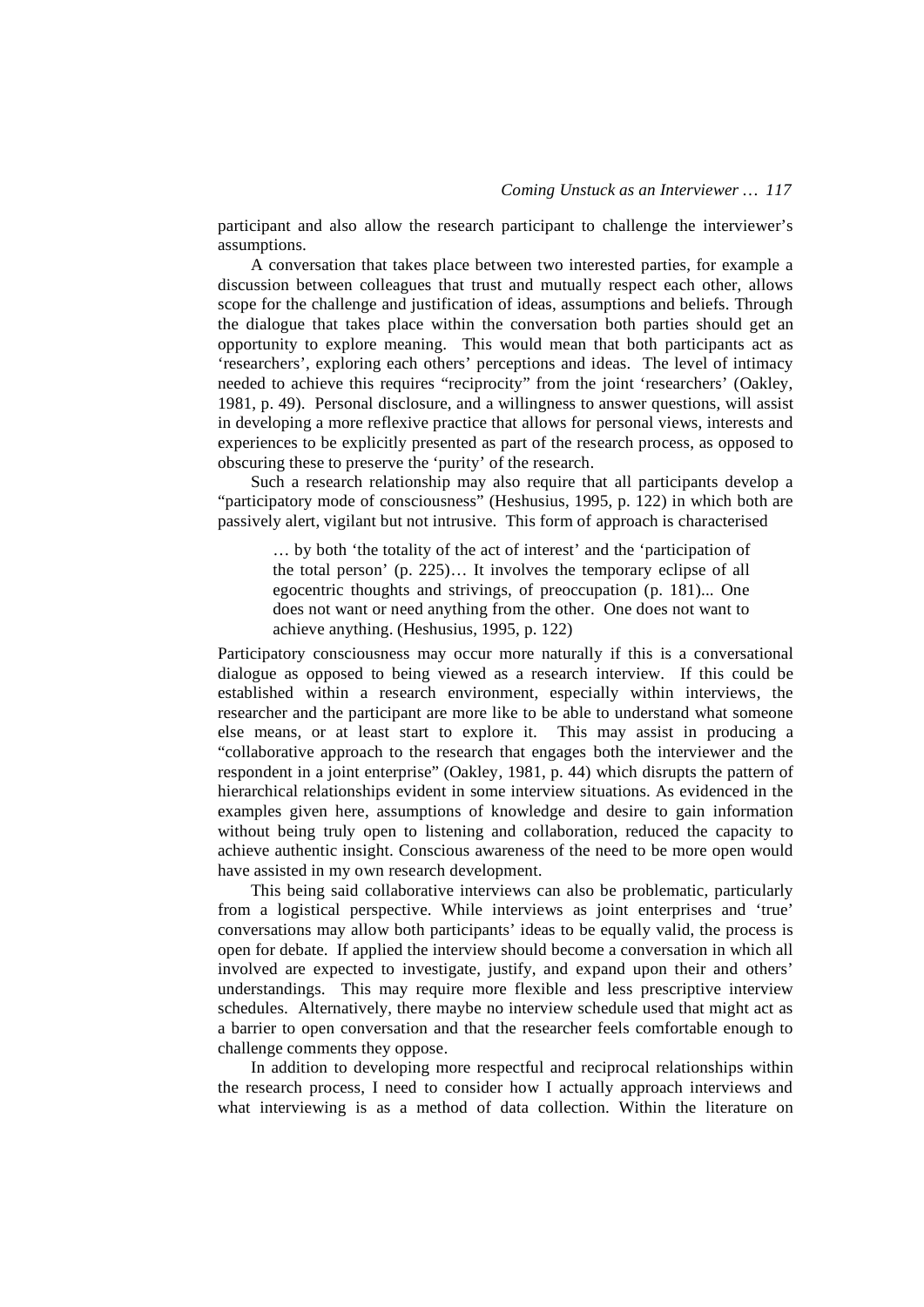interviewing there are ideas worth considering that may assist in the process of developing conversations that allow all participants in the research to speak openly about their assumptions, values and beliefs. Lather (1991) suggests that having a sequence of semi-structured interviews, compared to the one off interviews undertaken in this pilot study, has the potential to allow for a deeper exploration of the research issues by allowing the participant and the interviewer to reflect in the interim period and return to topics raised earlier. Reflective periods after each interview, including reviewing the audio recording and working through transcripts together with the participants, would also assist me to identify issues in my interview schedule, listening skills and interview techniques.

However, more importantly, I have recognised the importance of integrating reflexivity into all aspects of my research process. I understood that my research was guided by my world view, and so acknowledge that I was starting to engage in reflexive practice. And yet I had not really considered how much the process of interviewing, and my ability to listen, and probe could be limited by my assumptions, or how the desire to remain empathetic and neutral would restrict me from being 'real' and result in the creation of an illusion of agreement with the participants.

What is at fault is not the process of interviewing, but more my approach to it. By adopting a more reflexive approach into my research practices I am encouraged to reflect upon how my epistemological position has and will continually shape my ability to interview (Willig, 2001). Assuming a more reflexive approach allows me to recognise how my own perceptions, beliefs and values acted on and informed all aspects of this research, and how these made it impossible to perceive myself as an impartial observer (Nightingale & Cromby, 1999) who truly listened to the participants.

However, "reflexivity permeates every aspect of the research process, challenging us to be more fully conscious of the ideology, culture and politics of those we study," (Hertz, 1997, p. viii) ourselves and our audience. Within this paper I have only explored the process of reflexivity in relation to interviewing. While this is limiting, it also acts as a reminder that I need to "identify, do something about, and acknowledge the limitations of the research [I undertake]: its location, its subjects, its process, its theoretical context, its data, its analysis" (Shacklock & Smyth, 1998, p. 6).

#### **CONCLUSION**

The process of undertaking this piece of research has highlighted how much I need to learn about using semi-structured interviews for data collection. That is not to say that the data gathered in the pilot study is not of interest to me, and the teacher education community. However, it has raised a series of issues that will need to be addressed in future research in order for me to feel that the process and approach works for all participants.

The literature provided me with 'advice' and direction about the process of interviewing, such as developing an interview schedule, probing, and attempting to be empathetic and neutral. While this literature provided me with a sense of what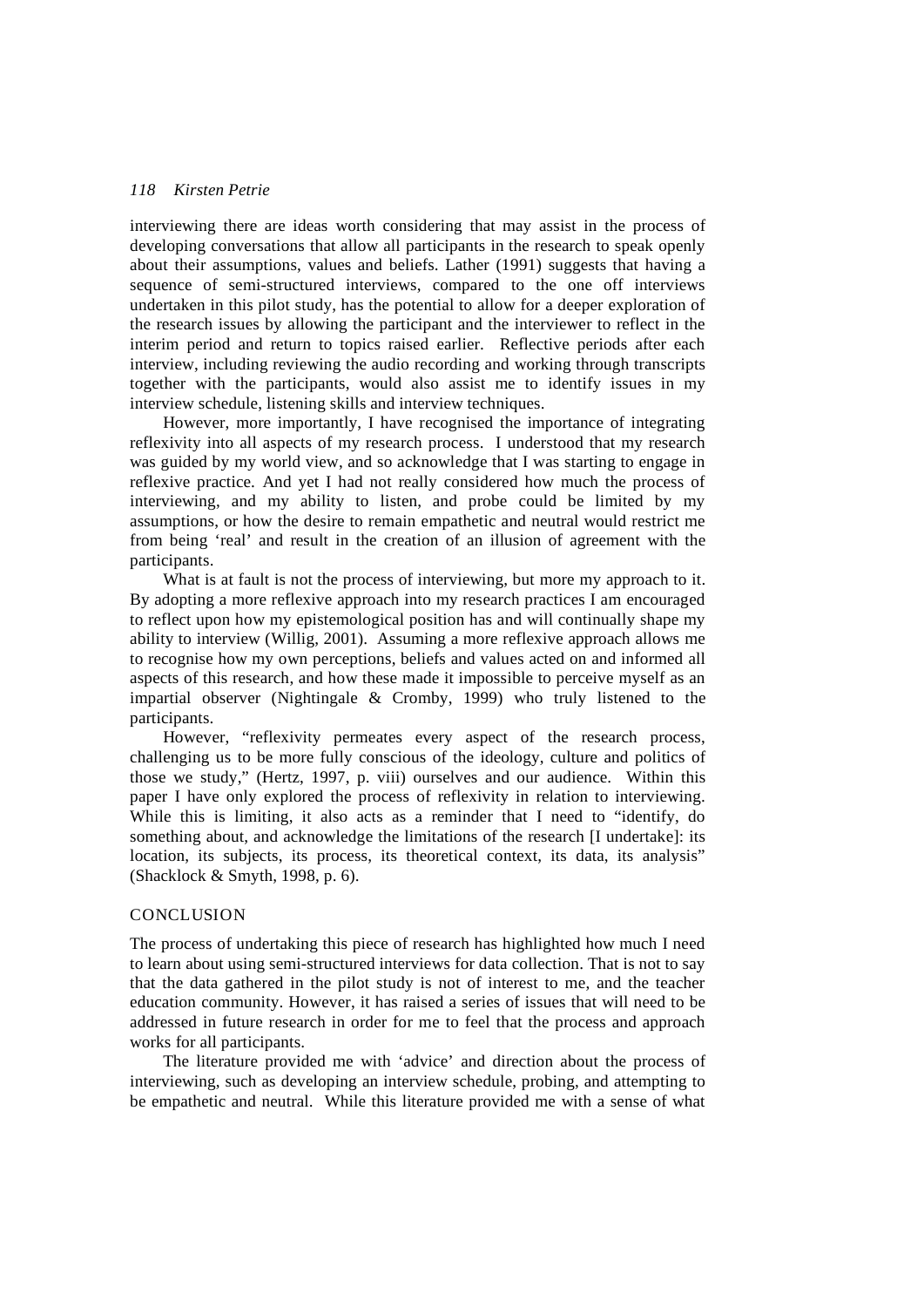"interviewing" entailed and how I might approach it, my experience in this research project has made me question some of the limitations of this guidance and my desire to see it as a natural and simple option. A critique of my own practices as an interviewer has led me to expand on what I took from the literature and explore ideas about:

- the way in which assumptions can shape the developing of an interview schedule;
- the way in which an interview schedule and our assumptions can limit our capacity to really listen, and therefore our ability and willingness to probe, as well as determine;
- what we probe;
- how interviews can be conversations where both the researcher and the participants' responses can be contested;
- developing research relationships that allow the interviewer to remain empathetic without the need to remain entirely neutral.

The process of critiquing interviewing as a method has highlighted for me, the importance of the reflexive process as part of my research agenda, and the need to explore my own sense of what it is to interview. This process has proved vital in assisting me develop as an interviewer and hopefully raises questions for others about the practice, intent and process of using interviews as a source of data gathering.

### **REFERENCES**

- Alvesson, M., & Deetz, S. (2000). *Doing critical management research*. Thousand Oaks, Calif.; London: Sage.
- Bishop, R., & Glynn, T. (1999). *Culture counts: Changing power relations in education*. Palmerston North, N.Z.: Dunmore Press.
- Crotty, M. (1998). *The foundations of social research: Meaning and perspective in the research process*. St Leonards, Australia: Allen and Unwin Pty Ltd.
- Denscombe, M. (1998). *Good research guide: For small scale social research projects*. Buckingham: Open University Press.
- Denzin, N. K., & Lincoln, Y. S. (2000). *Handbook of qualitative research* (2nd ed.). Thousand Oaks, Calif.: Sage Publications.
- Hertz, R. (1997). *Reflexivity & voice*. Thousand Oaks, Calif.: Sage Publications.
- Heshusius, L. (1995). Listening to children: "What could we possibly have in common?" from concerns with self to participatory consciousness. *Theory Into Practice, 34*(2), 117-123.
- Jordan, D. J. (2001). *Leadership in leisure services: Making a difference* (2nd ed.). State College, Pa.: Venture.
- Knafl, K. A., & Webster, D. C. (1988). Managing and analyzing qualitative data: A description of tasks, techniques and materials. *Western Journal of Nursing Research, 10*(2), 195-218.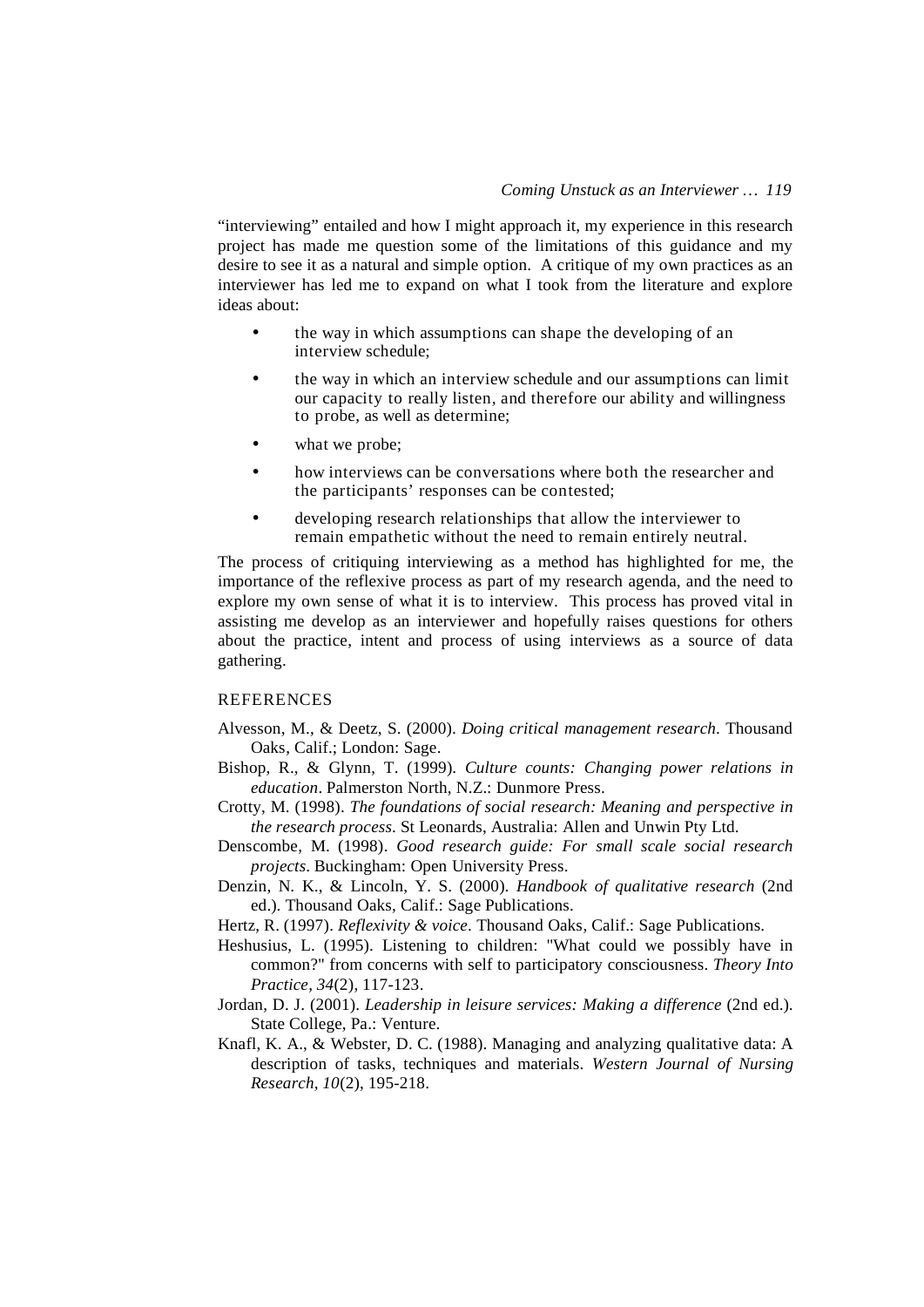- Kvale, S. (1996). *Interviews: An introduction to qualitative research interviewing*. Thousand Oaks, Calif.: Sage Publications.
- Lather, P. A. (1991). *Getting smart: Feminist research and pedagogy within the postmodern*. New York: Routledge.
- Little, D. (2003). First year students' experience of learning: How do our future recreation activity leaders learn? *Annals of Leisure Research, 6*(1), 35-53.
- Macdonald, D., Kirk, D., Metzler, M., Nilges, L. M., Schempp, P., & Wright, J. (2002). It's all very well, in theory: Theoretical perspectives and their applications in contemporary pedagogical research. *Quest (Human Kinetics), 54*(2), 133.
- Ministry of Education. (1999). *Health and physical education in the New Zealand curriculum*. Wellington, New Zealand: Learning Media Limited.
- Mohan, T., McGregor, H., Strano, Z., & Strano, Z. (1992). *Communicating! Theory and practice* (3rd ed.). Sydney: Harcourt Brace Jovanovich.
- Morse, J. M. (Ed.). (1994). *Critical issues in qualitative research methods*. Thousand Oaks: Sage Publications.
- Neuman, W. L. (1997). *Social research methods: Qualitative and quantitative approaches* (3rd ed.). Needham Heights, MA: Allyn and Bacon.
- Nightingale, D. J., & Cromby, J. (1999). *Social constructionist psychology: A critical analysis of theory and practice*. Philadelphia: Open University Press.
- Oakley, A. (1981). Interviewing women: A contradiction in terms. In H. Roberts (Ed.), *Doing feminist research* (pp. 30-61). London; Boston: Routledge & Kegan Paul.
- Patton, M. Q. (1990). *Qualitative evaluation and research methods* (2nd ed.). Newbury Park, Calif.: Sage Publications.
- Radnor, H. A. (2001). *Researching your professional practice: Doing interpretive research*. Buckingham England; Philadelphia, Pa.: Open University.
- Seidman, I. (1998). *Interviewing as qualitative research: A guide for researchers in education and the social sciences* (2nd ed.). New York: Teachers College Press.
- Shacklock, G., & Smyth, J. (1998). *Being reflexive in critical educational and social research*. London; Bristol, PA: Falmer Press.
- Silverman, D. (2004). *Qualitative research: Theory, method and practice* (2nd ed.). London: Sage.
- Strauss, A., & Corbin, J. (1990). *Basics of qualitative research*. Newbury Park, CA: Sage.
- Tasker, G. (1994). *Taking action: Life skills in health education*. Wellington, N.Z.: Learning Media.
- Tinning, R. (1985). The cult of slenderness. *Australian Council for Health, Physical Education and Recreation, 107*, 10-14.
- Tolich, M., & Davidson, C. (1999). *Starting fieldwork an introduction to qualitative fieldwork in New Zealand*. Auckland, NZ: Oxford University Press.
- Willig, C. (2001). *Introducing qualitative research in psychology: Adventures in theory and method*. Buckingham, PA: Open University Press.